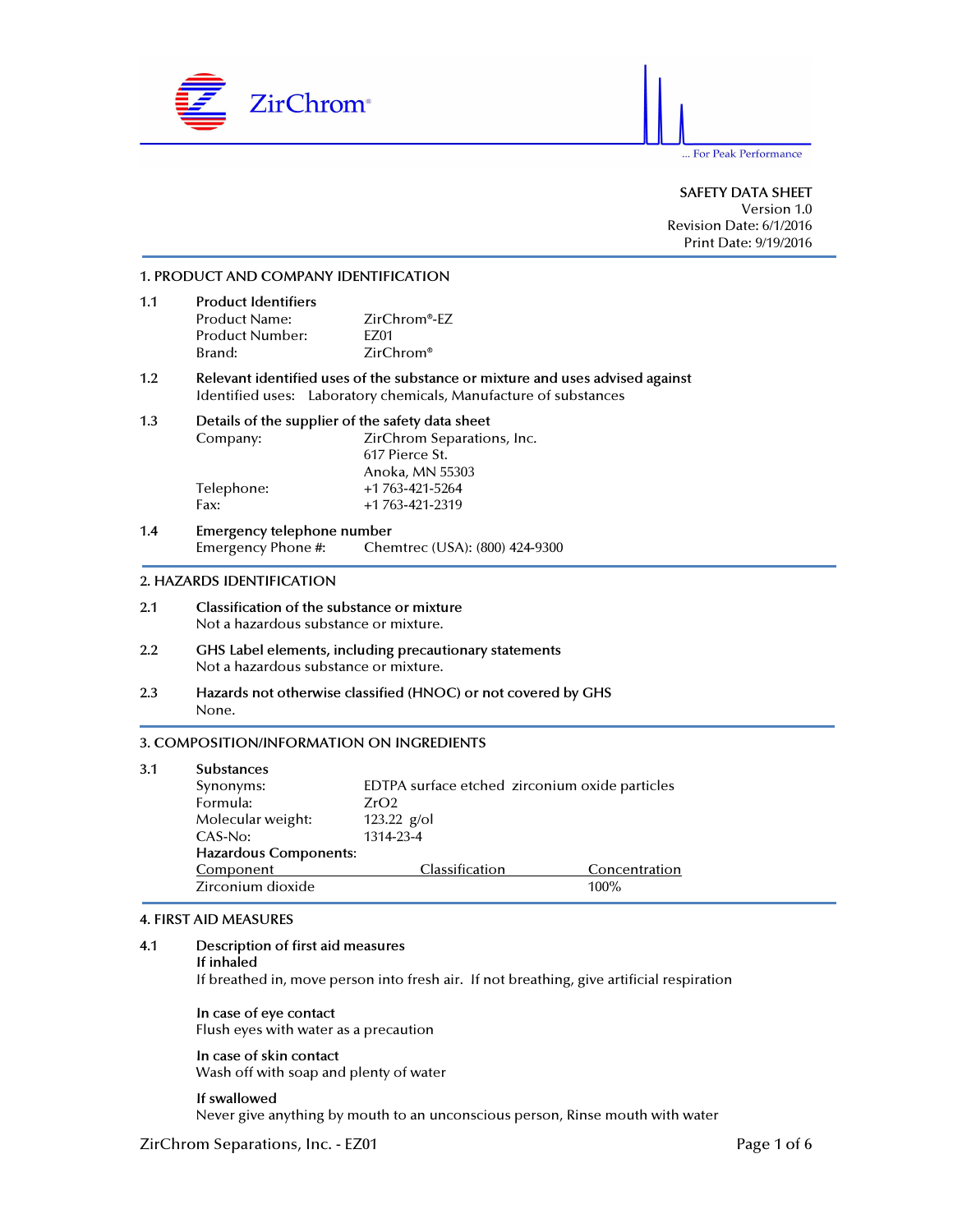



- 4.2 Most important symptoms and effects, both acute and delayed The most important known symptoms and effects are described in the labeling (see section 2.2.) and/or in section 11.
- 4.3 Indication of any immediate medical attention and special treatment needed No data available

### 5. FIREFIGHTING MEASURES

- 5.1 Extinguishing media Suitable extinguishing media Use water spray, alcohol-resistant foam, dry chemical or carbon dioxide
- 5.2 Special hazards arising from the substance or mixture Zirconium oxides
- 5.3 Advice for firefighters Wear self-contained breathing apparatus for firefighting if necessary
- 5.4 Further Information No data available

## 6. ACCIDENTAL RELEASE MEASURES

- 6.1 Personal precautions, protective equipment and emergency procedures Avoid dust formation. Avoid breathing vapors, mist or gas. For personal protection - section 8.
- 6.2 Environmental precautions Do not let product enter drains
- 6.3 Methods and materials for containment and cleaning up Sweep up and shovel. Keep in suitable, closed containers for disposal.
- 6.4 Reference to other sections For disposal see section 13.

## 7. HANDLING AND STORAGE

# 7.1 Precautions for safe handling

 Further processing of solid materials may result in the formation of combustible dusts. The potential for dust formation should be taken into account before additional processing occurs. Provide appropriate exhaust ventilation at places where dust is formed. For precautions see section 2.2.

7.2 Conditions for safe storage, including any incompatibilites Keep container tightly closed in a dry and well-ventilated place. Storage class (TRGS 51): Non combustible solids.

# 7.3 Specific end use(s) Apart from the uses mentioned in section 1.2 no other specific uses are stipulated.

#### 8. EXPOSURE CONTROLS/PERSONAL PROTECTION

## 8.1 Control parameters

Components with workplace control parameters

| Component | $CAS-N0$ . | Value      | <b>Control Parameter</b>               | <b>Basis</b>                         |
|-----------|------------|------------|----------------------------------------|--------------------------------------|
| Zirconium | 1314-23-4  | <b>TWA</b> | 5.000000 mg/m3                         | USA. Occupational Exposure           |
| dioxide   |            |            |                                        | Limits (OSHA) - Table Z-1 Limits for |
|           |            |            |                                        | Air Contaminants                     |
|           |            | <b>TWA</b> | 5.000000 mg/m3                         | USA. ACGIH Threshold Limit           |
|           |            |            |                                        | Values (TLV)                         |
|           | Remarks    |            | Not classifiable as a human carcinogen |                                      |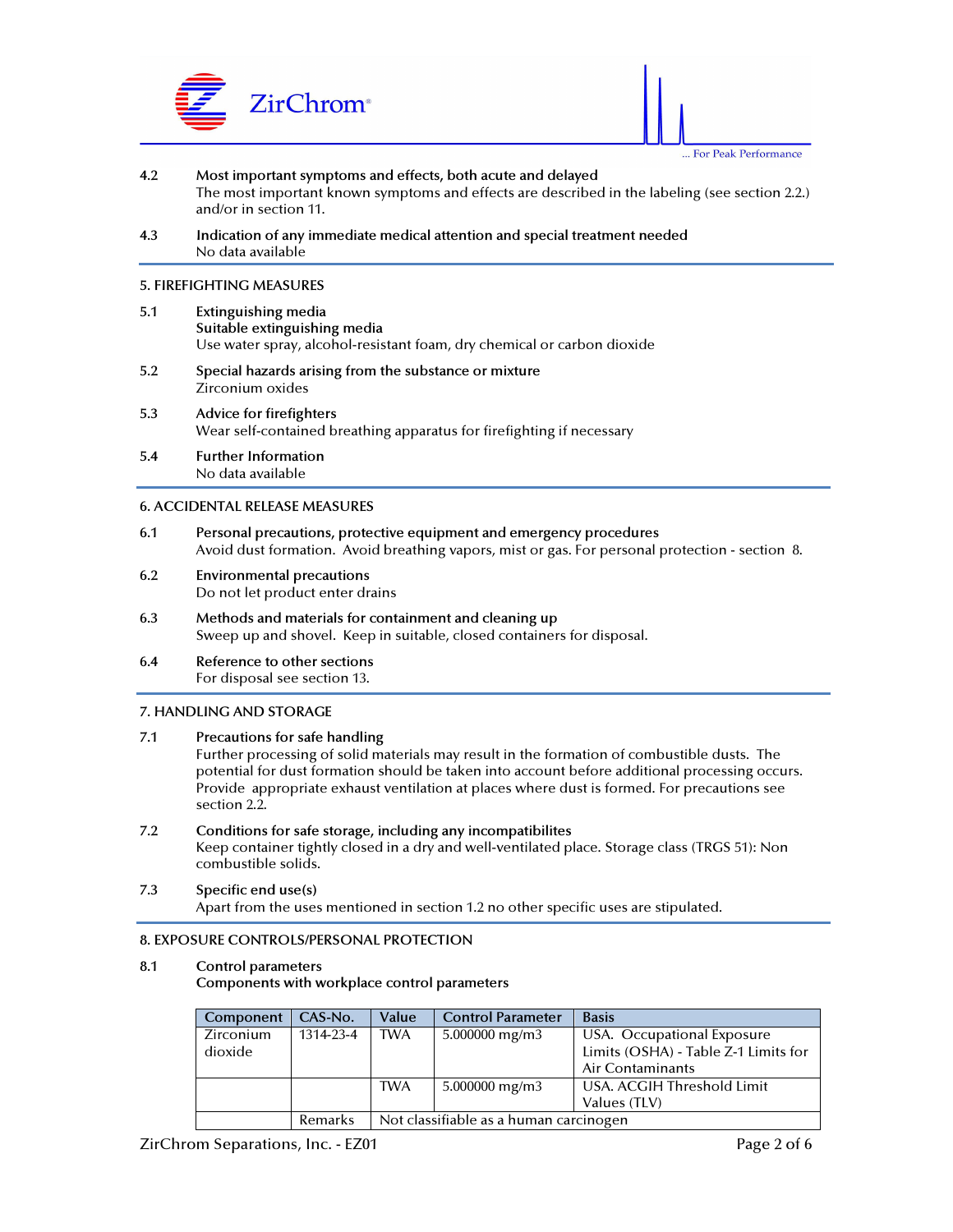



|         | STEL                                   | $10.000000$ mg/m3 | USA. ACGIH Threshold Limit |
|---------|----------------------------------------|-------------------|----------------------------|
|         |                                        |                   | Values (TLV)               |
| Remarks | Not classifiable as a human carcinogen |                   |                            |
|         | <b>TWA</b>                             | 5.000000 mg/m3    | USA. NIOSH Recommended     |
|         |                                        |                   | Exposure Limits            |
|         | <b>ST</b>                              | $10.000000$ mg/m3 | USA. NIOSH Recommended     |
|         |                                        |                   | Exposure Limits.           |

# 8.2 Exposure controls

### Appropriate engineering controls General industrial hygiene practice.

### Personal protective equipment

## Eye/face protection

 Use equipment for eye protection tested and approved under appropriate government standards such as NIOSH (US) or EN 166(EU).

### Skin protection

 Handle with gloves. Gloves must be inspected prior to use. Use proper glove removal techniques (without touching glove's outer surface) to avoid skin contact with this product. Dispose of contaminated gloves after use in accordance with applicable laws and good laboratory practices. Wash and dry hands.

 Full contact Material: Nitrile rubber Minimum layer thickness: 0.11 mm Break through time: 480 min Material tested:Dermatril® (KCL 740 / Aldrich Z677272, Size M)

 Splash contact Material: Nitrile rubber Minimum layer thickness: 0.11 mm Break through time: 480 min Material tested:Dermatril® (KCL 740 / Aldrich Z677272, Size M) data source: KCL GmbH, D-36124 Eichenzell, phone +49 (0)6659 87300, e-mail sales@kcl.de, test method: EN374

 If used in solution, or mixed with other substances, and under conditions which differ from EN 374, contact the supplier of the CE approved gloves. This recommendation is advisory only and must be evaluated by an industrial hygienist and safety officer familiar with the specific situation of anticipated use by our customers. It should not be construed as offering an approval for any specific use scenario.

## Body Protection

 Choose body protection in relation to its type to the concentration and amount of dangerous substances, and to the specific work-place. The type of protective equipment must be selected according to the concentration and amount of the dangerous substance at the specific workplace.

## Respiratory protection

 Respiratory protection is not required. Where protection from nuisance levels of dust are desired, use type N95(US) or type P1(EN 143) dust masks. Use respirators and components tested and approved under appropriate government standards such as NIOSH(US) or CEN(EU).

 Control of environmental exposure Do not let product enter drains.

# 9. PHYSICAL AND CHEMICAL PROPERTIES

- 9.1 Information on basic physical and chemical properties
	-

a) Appearance Form: solid Color: white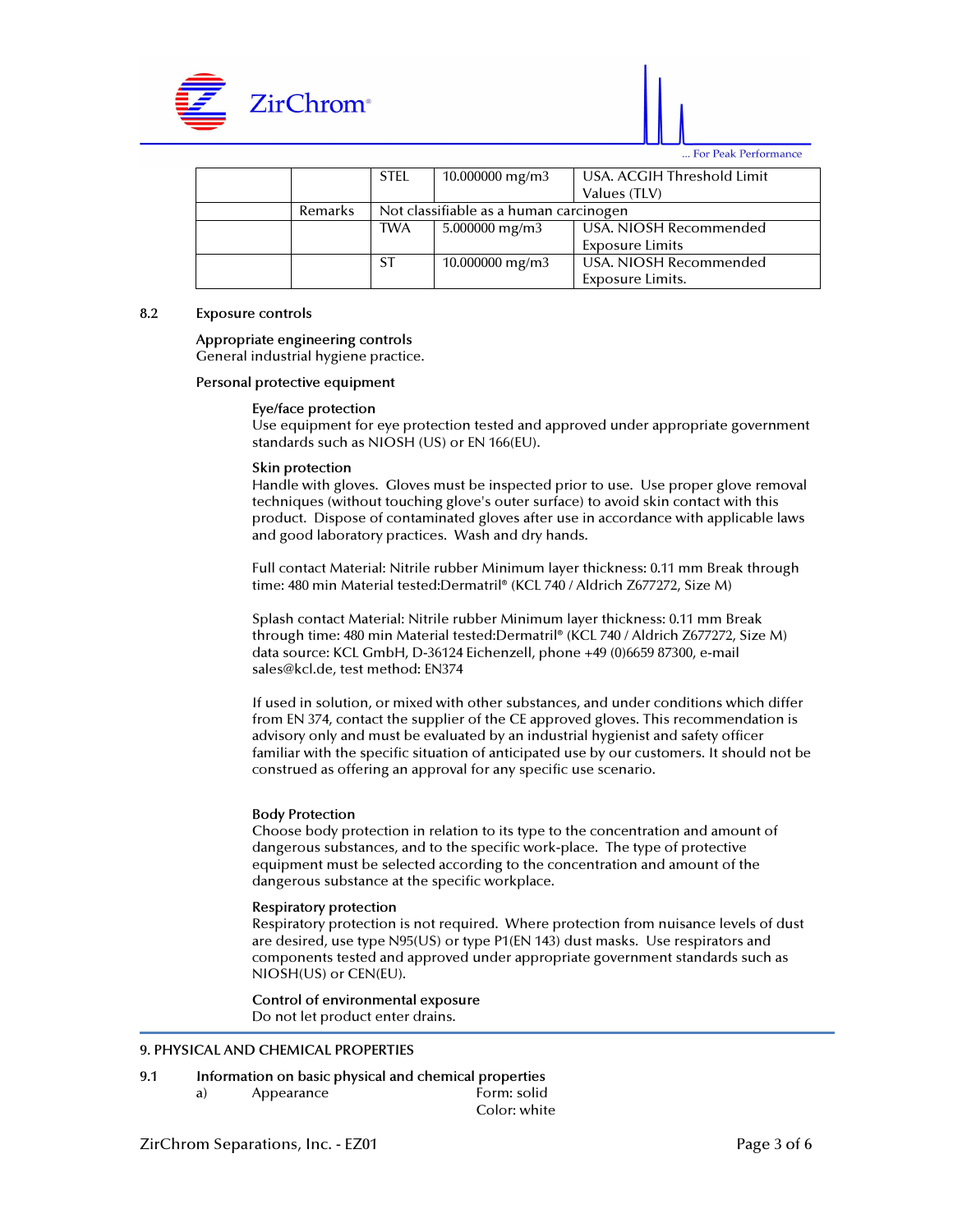

... For Peak Performance

|     | b)           | Odor                                             | No data available               |
|-----|--------------|--------------------------------------------------|---------------------------------|
|     | C)           | Odor Threshold                                   | No data available               |
|     | $\mathbf{d}$ | рH                                               | No data available               |
|     | e)           | Melting point/freezing point                     | Melting point 2,700°C           |
|     | f)           | Initial boiling point and boiling<br>point range | 4,300°C at 1,013 hPa (760 mmHg) |
|     | g)           | Flash point                                      | Not applicable                  |
|     | h)           | Evaporation rate                                 | No data available               |
|     | i)           | Flammability (solid, gas)                        | No data available               |
|     | j)           | Upper/lower flammability or<br>explosive limits  | No data available               |
|     | $\mathsf{k}$ | Vapor pressure                                   | No data available               |
|     | $\vert$      | Vapor density                                    | No data available               |
|     | m)           | Relative density                                 | 5.850 g/cm3                     |
|     | n)           | Water solubility                                 | $0.1$ g/L - insoluble           |
|     | $O$ )        | Partition coefficient<br>n-octanol/water         | No data available               |
|     | p)           | Auto-ignition temperature                        | No data available               |
|     | q            | Decomposition temperature                        | No data available               |
|     | r)           | Viscosity                                        | No data available               |
|     | S)           | <b>Explosive properties</b>                      | No data available               |
|     | t)           | Oxidizing properties                             | No data available               |
| 9.2 |              | Other safety information<br>No data available    |                                 |

## 10. STABILITY AND REACTIVITY

- 10.1 Reactivity No data available
- 10.2 Chemical stability Stable under recommended storage conditions
- 10.3 Possibility of hazardous reactions No data available
- 10.4 Conditions to avoid No data available
- 10.5 Incompatible materials Strong oxidizing agents, Strong acids
- 10.6 Hazardous decomposition products Other decomposition products - No data available in the event of fire: see section 5

#### 11. TOXICOLOGICAL INFORMATION

| 11.1 | Information on toxicological effects                                                                                                                                                                                                                                                                                                                                                                                                    |                                                     |  |  |  |
|------|-----------------------------------------------------------------------------------------------------------------------------------------------------------------------------------------------------------------------------------------------------------------------------------------------------------------------------------------------------------------------------------------------------------------------------------------|-----------------------------------------------------|--|--|--|
|      | Acute toxicity:                                                                                                                                                                                                                                                                                                                                                                                                                         | No data available                                   |  |  |  |
|      | Inhalation:                                                                                                                                                                                                                                                                                                                                                                                                                             | No data available                                   |  |  |  |
|      | Dermal:                                                                                                                                                                                                                                                                                                                                                                                                                                 | No data available                                   |  |  |  |
|      | Skin corrosion/irritation:                                                                                                                                                                                                                                                                                                                                                                                                              | Skin-Rabbit, Result: No skin irritation (OECD 404)  |  |  |  |
|      | Serious eye damage/eye irritation:                                                                                                                                                                                                                                                                                                                                                                                                      | Eyes-Rabbit, Result: Mild eye irritation (OECD 404) |  |  |  |
|      | Respiratory or skin sensitization:                                                                                                                                                                                                                                                                                                                                                                                                      | No data available                                   |  |  |  |
|      | Germ cell mutagenicity:                                                                                                                                                                                                                                                                                                                                                                                                                 | No data available                                   |  |  |  |
|      | Carcinogencity:                                                                                                                                                                                                                                                                                                                                                                                                                         |                                                     |  |  |  |
|      | No component of this product present at levels greater than or equal to 0.1% is<br>IARC:<br>identified as probable, possible or confirmed human carcinogen by IARC.                                                                                                                                                                                                                                                                     |                                                     |  |  |  |
|      | $\mathcal{L} = \{ \mathcal{L} \cup \{ \mathcal{L} \} \cup \{ \mathcal{L} \} \cup \{ \mathcal{L} \} \cup \{ \mathcal{L} \} \cup \{ \mathcal{L} \} \cup \{ \mathcal{L} \} \cup \{ \mathcal{L} \} \cup \{ \mathcal{L} \} \cup \{ \mathcal{L} \} \cup \{ \mathcal{L} \} \cup \{ \mathcal{L} \} \cup \{ \mathcal{L} \} \cup \{ \mathcal{L} \} \cup \{ \mathcal{L} \} \cup \{ \mathcal{L} \} \cup \{ \mathcal{L} \} \cup \{ \mathcal{L} \} \$ |                                                     |  |  |  |

 ACGIH: No component of this product present at levels greater than or equal to 0.1% is identified as a carcinogen or potential carcinogen by ACGIH.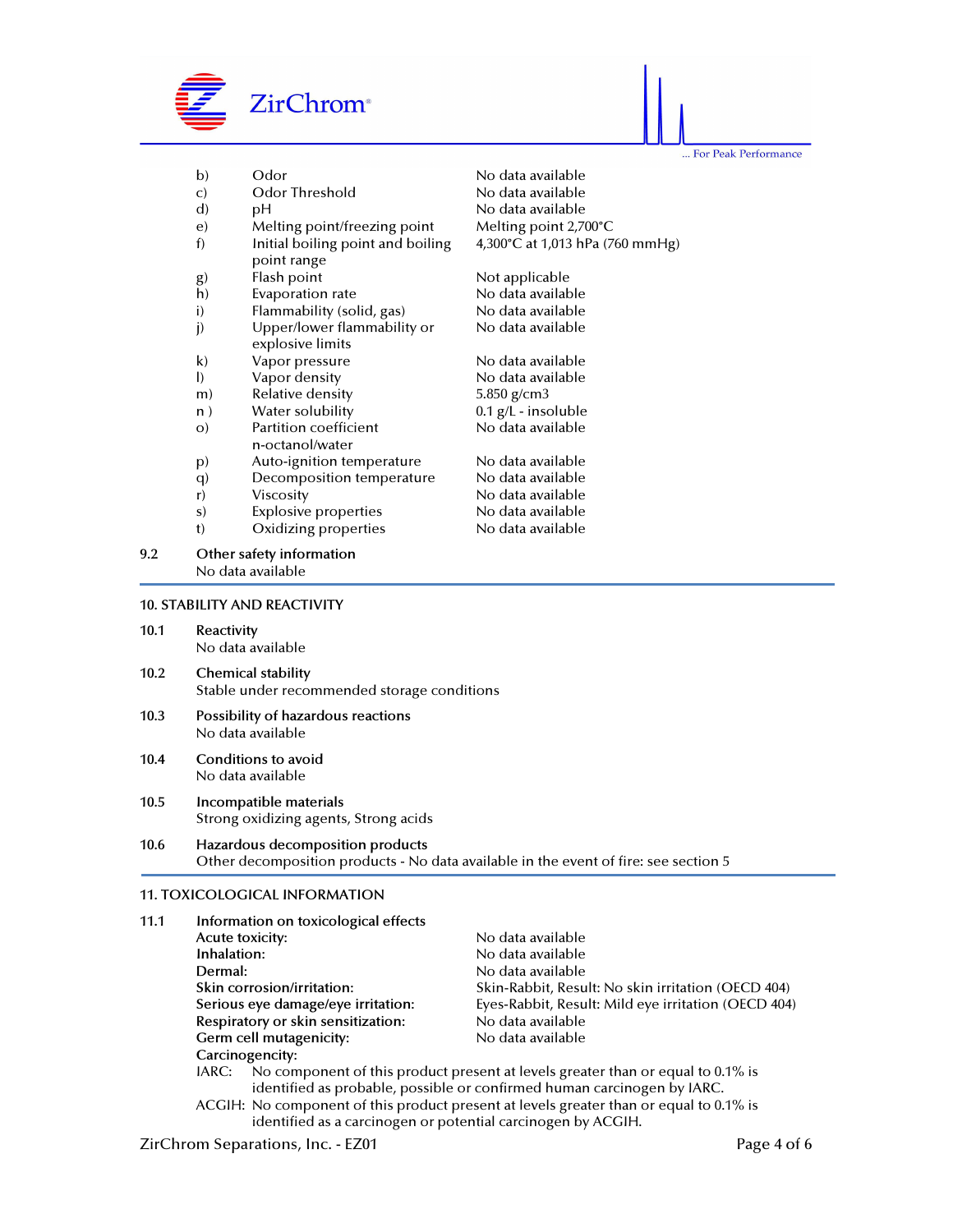

 To the best of our knowledge, the chemical, physical, and toxicological properties have not been thoroughly investigated.

#### 12. ECOLOGICAL INFORMATION

| 12.1 | <b>Toxicity</b><br>Toxicity to fish                                                                                                    | Mortality L50 - Brachdanio rerio (zebrafish) -> 100 mg/l - 96 h                             |  |  |  |
|------|----------------------------------------------------------------------------------------------------------------------------------------|---------------------------------------------------------------------------------------------|--|--|--|
|      | Toxicity to daphnia and<br>Other aquatic<br>invertebrates                                                                              | (OECD Test Guideline 203)<br>Static test E50 - Daphnia magna (water flea) -> 100 mg/l - 48h |  |  |  |
| 12.2 | Persistence and degradability<br>No data available                                                                                     |                                                                                             |  |  |  |
| 12.3 | Bioaccumulative potential<br>No data available                                                                                         |                                                                                             |  |  |  |
| 12.4 | Mobility in soil<br>No data available                                                                                                  |                                                                                             |  |  |  |
| 12.5 | <b>Results of PBT and vPvB assessment</b><br>PBT/vPvB assessment not available as chemical safety assessment not required/no conducted |                                                                                             |  |  |  |
| 12.6 | Other adverse effects<br>No data available                                                                                             |                                                                                             |  |  |  |
|      | <b>13. DISPOSAL CONSIDERATIONS</b>                                                                                                     |                                                                                             |  |  |  |
| 13.1 | <b>Waste Treatment methods</b>                                                                                                         |                                                                                             |  |  |  |
|      | Product<br>Offer surplus and non-recyclable solutions to a licensed disposal company                                                   |                                                                                             |  |  |  |
|      | <b>Contaminated packaging</b><br>Dispose of as unused product                                                                          |                                                                                             |  |  |  |
|      | <b>14. TRANSPORT INFORMATION</b>                                                                                                       |                                                                                             |  |  |  |
|      | DOT(US):                                                                                                                               | Not dangerous goods                                                                         |  |  |  |
|      | IMDG:                                                                                                                                  | Not dangerous goods                                                                         |  |  |  |

IATA: Not dangerous goods

# 15. REGULATORY INFORMATION

#### SARA 302 Components

 No chemicals in this material are subject to the reporting requirements of SARA Title III, Section 302